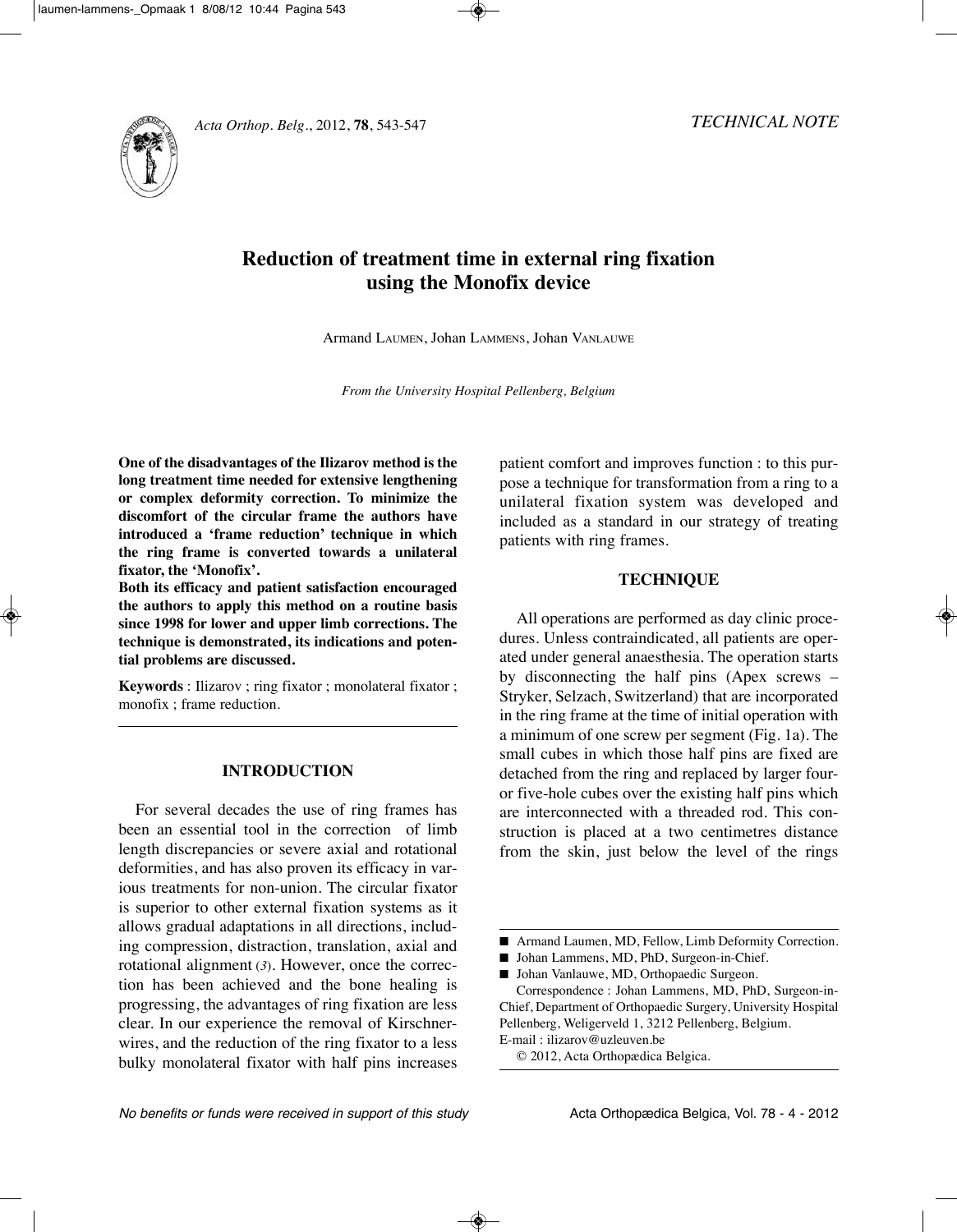

Schematic representation of progressive reduction starting from the circular frame with incorporated half pins (a). With the ring fixator still in situ the unilateral fixator is mounted on the half pins (b). After completing the Monofix, the rings and wires **are removed completely (c).**

*Fig. 1.* — a: Small cubes and half pins (A) detached from original ring frame (B).

b : Larger cubes and additional half pins (A') interconnected with rod (C) creating unilateral fixator with rings still in place holding the reduction.

c : Final Monofix with only cubes and half pins (A').

which are still in place with the attached Kirschnerwires tightly holding the reduction (Fig. 1b). Additional half pins are then introduced into the cubes and firmly secured making sure that enough distance is kept to the osteotomy or distraction site. At this stage the Kirschner-wires and rings are removed and the depth of the half pins checked under image intensifier (Fig. 1c). Finally the cubes are interconnected with two additional rods that are reinforced with aluminium telescopes, thus creating a monolateral fixation system, which throughout the years has been named the Monofix (Fig. 2).

In cases where additional stability is needed, the cubes can be placed in a divergent direction and fixed on small arches (5, 7 or 9 hole ring fragments) creating a more extensive Monofix but with increased stability due to multi-plane pin position (*4*). The different parts of the Ilizarov equipment allow for sheer endless possibilities in connecting cubes under different angles and planes, offering unlimited combinations for the fixation of bony segments.

#### **DISCUSSION**

Although the original Ilizarov technique is based on rings with tensioned wires, many modifications combining the use of wires and half pins have been designed throughout the world. In the most extreme modification, the tensioned Kirschner wires were completely replaced by half pins, as e.g. in Stuart Green's Rancho mounting technique (2). Nowadays most surgeons use a combination of wires and pins in their frames, both for anatomical and functional reasons, thereby offering their patients a minimum of discomfort. nevertheless, ring frames remain quite bulky and due to the transfixation of Kirschner-wires, even if restricted to a minimum, function is often limited. Moreover, during lengthenings and corrections, the tension of the skin over the wires may lead to infection (*5*). Despite these inconveniences such frames are often mandatory for complex corrections, non-union treatments and lengthening, and have widespread use. To minimize patient discomfort the authors therefore reduce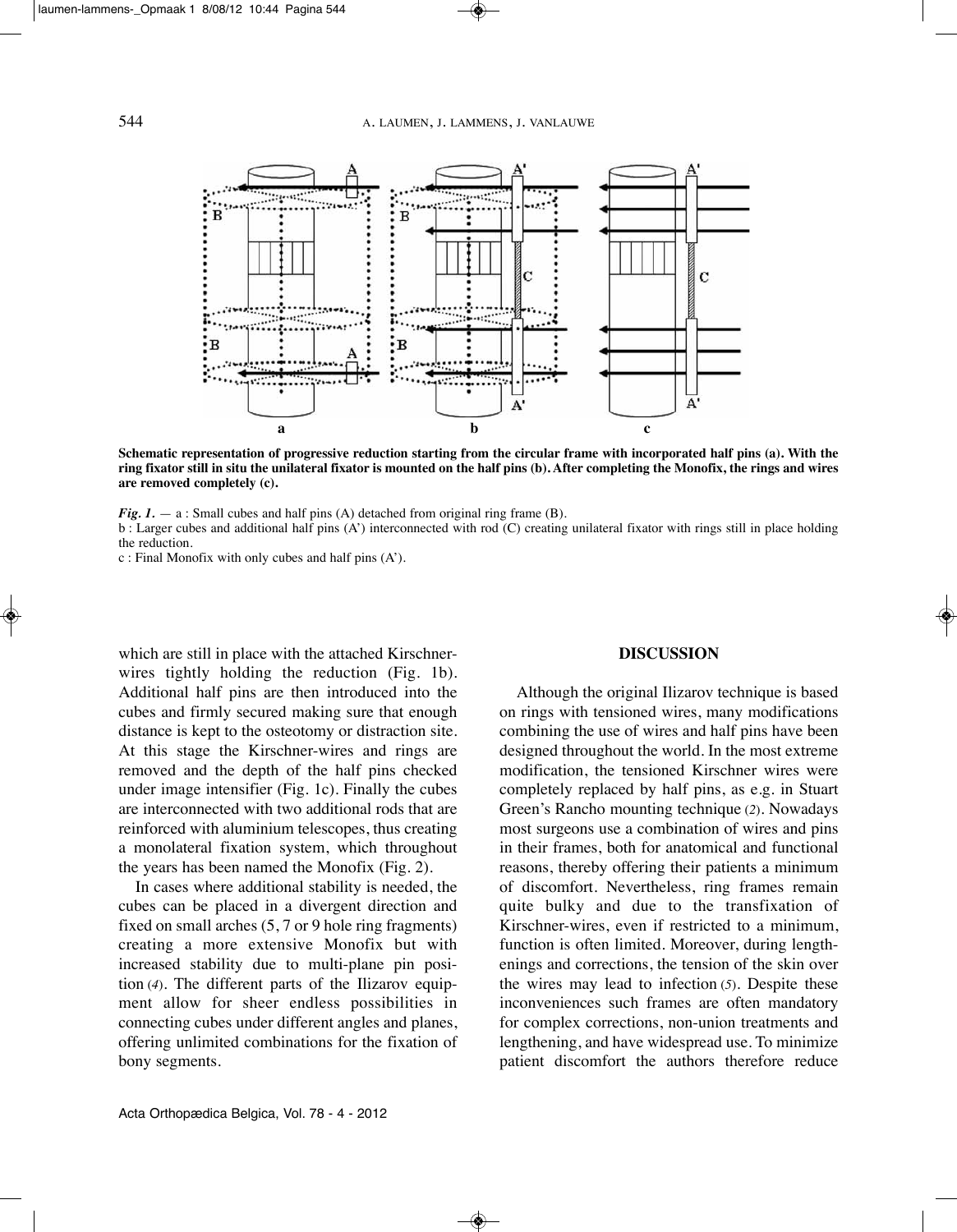



*Fig. 2.* — Clinical pictures of Monofix on humerus (a), femur (b), tibia (c) the latter representing a case of bilateral correction, the right leg at initial correction with ring frame, the left at time of exchange to Monofix.

patients' time spent in a ring frame. It should be noted that it is often not possible to exchange the frame immediately after achieving the correction. Especially after obtaining a distraction, the immature bone is subjected to bending forces and will undergo axial deviation if the ring frame is reduced too soon. As a general rule we always wait for exchange until at least corticalisation is visible on one side. Furthermore, we always keep the fixation with the ring frame stable during the procedure until it is substituted by the monolateral fixation.

One benefit of the Monofix is the opportunity to avoid a synchronous ring frame or subsequent treatment of each limb in bilateral corrections, either axial or rotational. The procedure on the first limb is performed with the circular system while the

other side can be started with the ring fixator at the time of frame reduction of the first limb (Fig. 2a). The limb with the Monofix can bear weight fully. Double level corrections in one bone can also easily be fixated with the Monofix due to its extensive connection possibilities.

An additional advantage of a reduction to a Monofix is the positive effect on callus formation which was observed in most cases (Fig. 3). Compression stiffness of a ring frame is relatively low compared to other systems, but with increasing callus formation this may rapidly increase and slow down the final maturation and remodelling unless dynamised (*6*). This observation was already made decades ago by Terjesen who demonstrated that bone can regain its normal stiffness long before it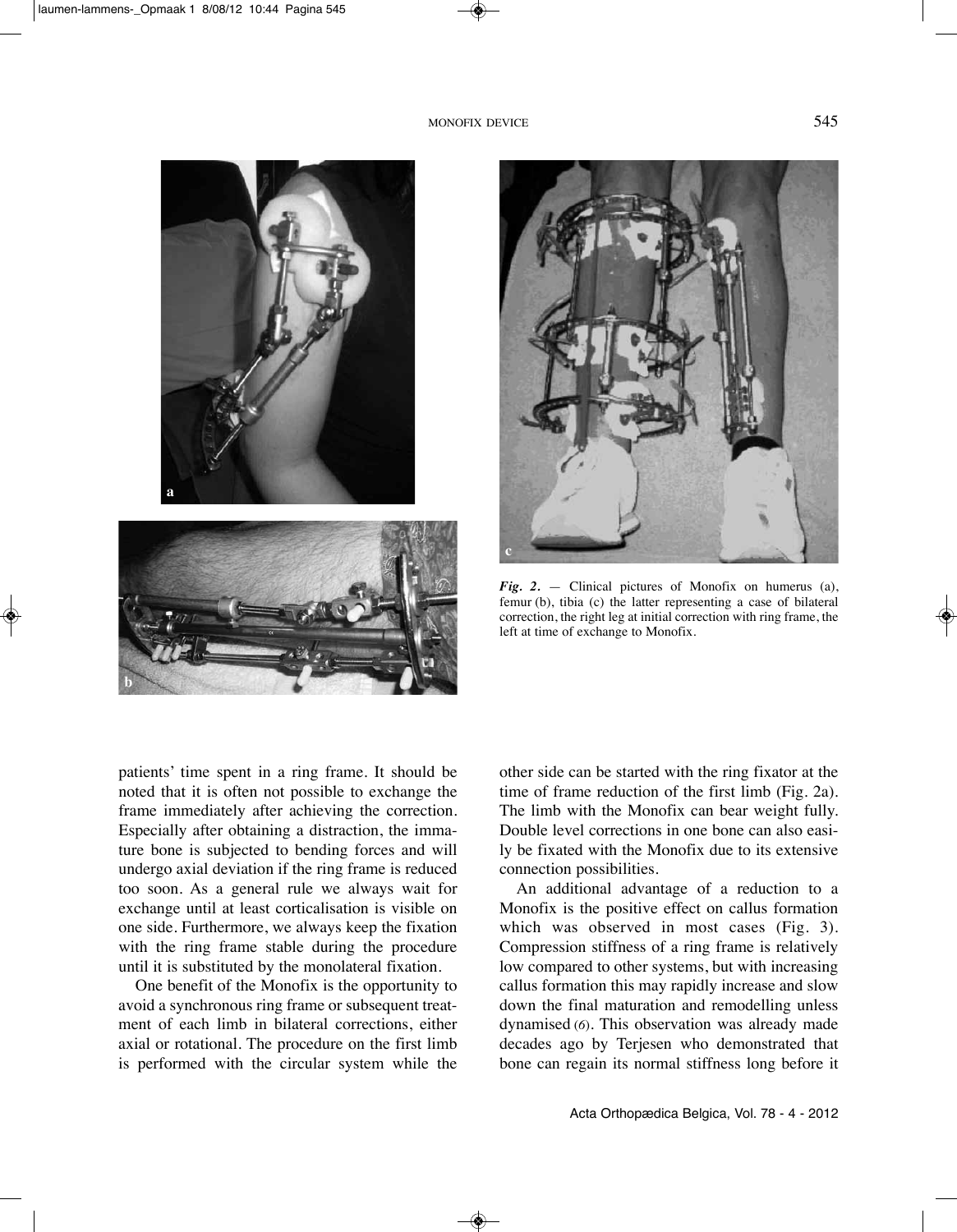obtains its normal strength (*8*). Therefore, decreasing the fixation can stimulate bone healing and in ring frames this can be done by decreasing wire tension, removing wires and/or rods or reducing the entire frame as in the authors' application, but the fixation should retain enough axial and shear stiffness to allow further healing (*1-9*). This principle of complete exchange has been sporadically published as e.g. by the group of Sakkers who describe their 'Utrecht concept' in 9 patients and use a specially designed connector that fits on an Orthofix® fixator (*7*). With the technique presented here, only the original Ilizarov equipment is necessary. The reduction is a simple procedure, provided it is done in a well-equipped operating room with the complete Ilizarov instrumentation and an image intensifier available for pin check. It is a minimal invasive and quick intervention, improving patients' satisfaction without compromising bone healing while even stimulating it to some extent.



*Fig. 3.* — Radiograph of ring frame (A) versus monofix (B) in tibial (a) and humeral (b) lengthening and femoral osteotomy (c)